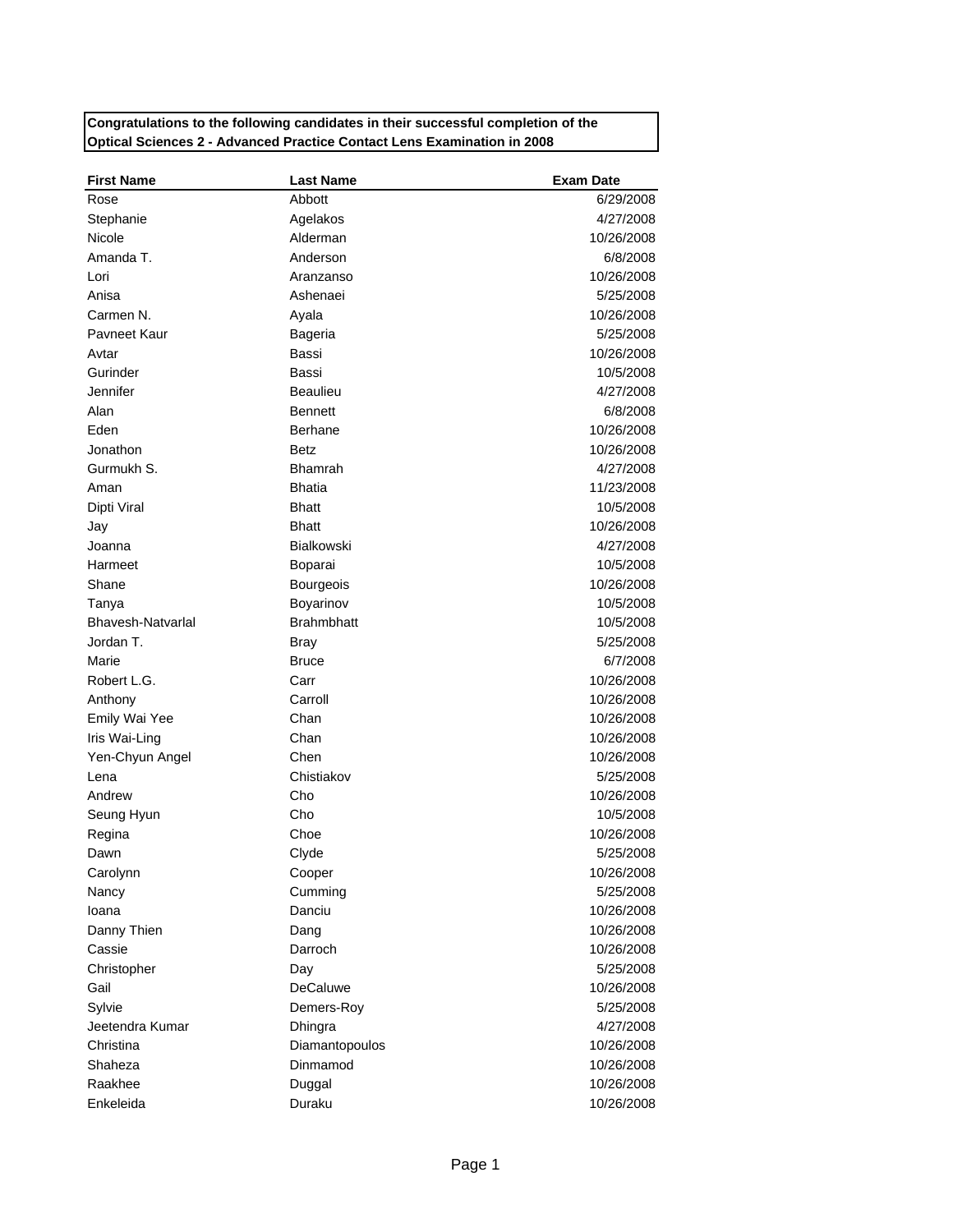| <b>First Name</b>  | <b>Last Name</b> | <b>Exam Date</b> |
|--------------------|------------------|------------------|
| Rima               | Elkadri          | 11/23/2008       |
| Noushin            | Esmailzadeh      | 10/26/2008       |
| Caroline           | Evans            | 10/26/2008       |
| Linda              | Evert            | 5/25/2008        |
| Hesam              | Fadavi           | 10/5/2008        |
| Chung              | Fan              | 10/5/2008        |
| Pouria             | Fani             | 5/25/2008        |
| Wasia              | Fatima           | 10/26/2008       |
| Tricia M.          | Fedenuik         | 6/22/2008        |
| Angela             | Fitzgerald       | 11/23/2008       |
| Jenna              | Forrest          | 10/26/2008       |
| Jennie             | Fortier          | 10/26/2008       |
| Scott              | French           | 10/26/2008       |
| Davis W.           | Friesen          | 5/25/2008        |
| Kristin            | Frizell          | 10/26/2008       |
| Eric, Chun Yu      | Fung             | 4/27/2008        |
| Jenna              | Garcia           | 10/26/2008       |
| <b>Brigitte R</b>  | Gaudet           | 11/23/2008       |
| Mohsen             | Ghebrai          | 4/27/2008        |
| Jagdip Singh       | Gill             | 5/25/2008        |
| Morgan Jane        | Goodale Hyde     | 6/29/2008        |
| Bridgette R.       | Grant            | 4/27/2008        |
| Jessica            | Groisboeck       | 10/26/2008       |
| Kaylee             | Haggart          | 4/27/2008        |
| Bong Jai           | Han              | 5/25/2008        |
| Laura Ann          | Harding          | 4/27/2008        |
| Crystal            | Henderson        | 10/26/2008       |
| Samantha           | Hernder          | 10/26/2008       |
| Brian              | Hoffman          | 10/26/2008       |
| Michael            | Hogan            | 10/26/2008       |
| Jason              | Hopkins          | 10/26/2008       |
| David              | Howard           | 4/27/2008        |
| Charlene Chia-Ling | Hsu              | 5/25/2008        |
| Cuili              | Huang            | 10/26/2008       |
| Natasha L.         | Ignacz           | 10/26/2008       |
| Matthew            | Jablonski        | 5/25/2008        |
| Syed Asad          | Jaffery          | 10/5/2008        |
| Jaswinder Kaur     | Jassal           | 11/23/2008       |
| Sukhdev Singh      | Jeor             | 11/23/2008       |
| Melissa A          | Johnston         | 6/22/2008        |
| Tracy              | Johnston         | 11/23/2008       |
| Sandeep            | Kalsi            | 10/5/2008        |
| Sharifa            | Karami           | 2/3/2008         |
| Said Elyas         | Karimzad         | 10/5/2008        |
| Ashley             | Kehler           | 6/29/2008        |
| Shannon            | Kennedy          | 6/29/2008        |
| Sarah              | Khan             | 10/26/2008       |
| Rickinder          | Khangura         | 10/26/2008       |
| Sharareh           | Kharraz          | 10/26/2008       |
| Grace Sun-Mi       | <b>Kim</b>       | 10/5/2008        |
| Jun Ho             | Kim              | 10/5/2008        |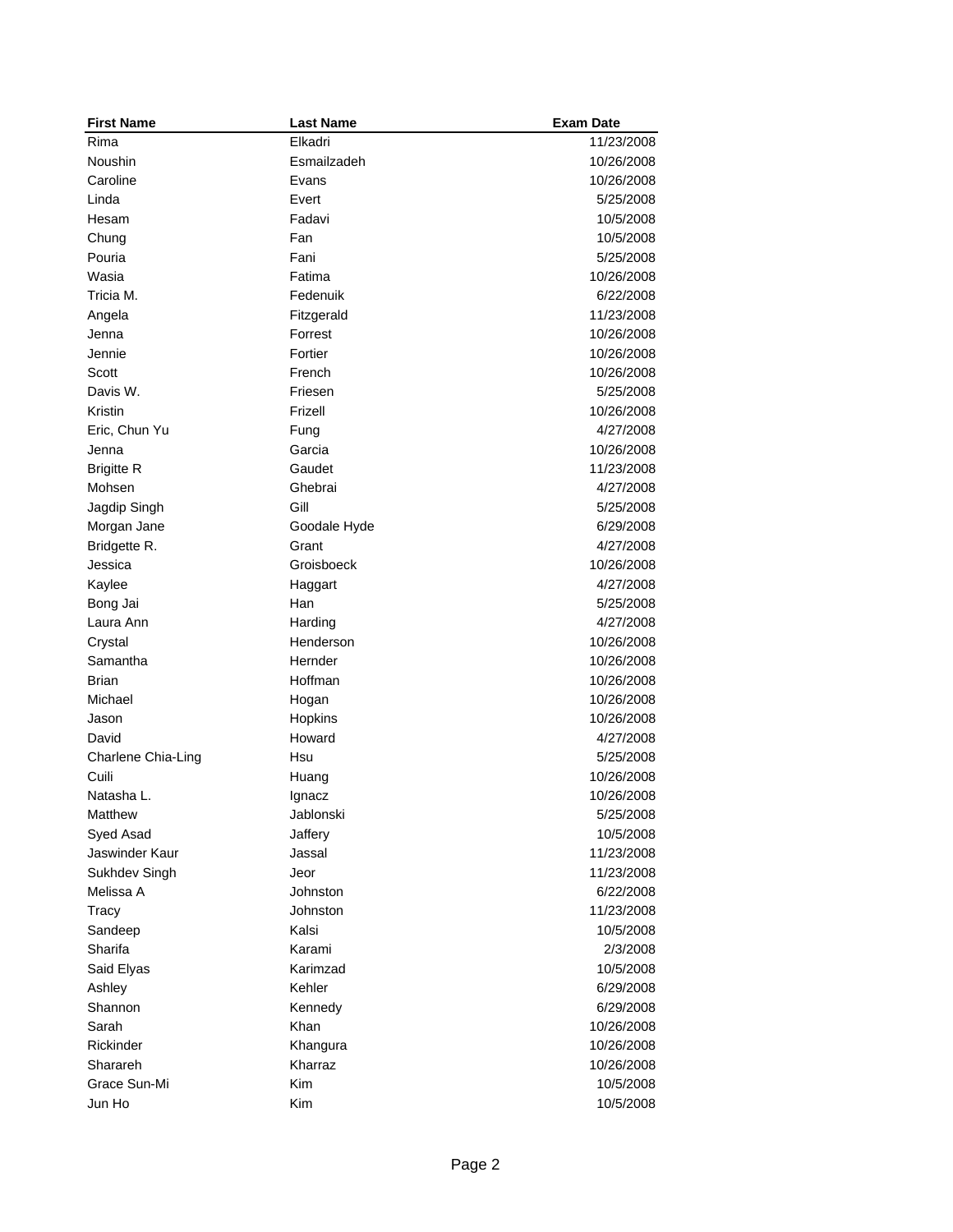| <b>First Name</b>  | <b>Last Name</b> | <b>Exam Date</b> |
|--------------------|------------------|------------------|
| Man Joong          | Kim              | 2/3/2008         |
| Sun Young          | Kim              | 10/26/2008       |
| Tae-Jin            | Kim              | 10/26/2008       |
| Harcharan Singh    | Kochhar          | 5/25/2008        |
| Melanie            | Kraan            | 10/5/2008        |
| Raghuvinder        | Kukreja          | 4/27/2008        |
| William            | Kwok             | 10/26/2008       |
| Lucas              | Kwon             | 10/26/2008       |
| Mikyung            | Kwon             | 6/22/2008        |
| Mallory A.         | Laboucane        | 6/29/2008        |
| Josee              | Lacombe-Grant    | 11/23/2008       |
| Andrew             | Laderman         | 4/27/2008        |
| Colin              | Lafferty         | 10/26/2008       |
| Soraya             | Lajmiri          | 10/5/2008        |
| Renee              | Lalonde          | 6/29/2008        |
| A Thanh Fiona      | Lam              | 10/26/2008       |
| Judy Hung          | Lam              | 10/26/2008       |
| Sylvie             | Lapointe         | 4/27/2008        |
| Hye-Jin            | Lee              | 10/26/2008       |
| Janice             | Lee              | 10/26/2008       |
| Jennifer           | Lee              | 10/26/2008       |
| Kyung Yeon (Kelly) | Lee              | 10/26/2008       |
| Lerissa            | Lewington        | 5/25/2008        |
| Liu Jing (Joe)     | Li               | 5/25/2008        |
| Reisie             | Lipton           | 10/26/2008       |
| Lan Ling (Lily)    | Liu              | 5/25/2008        |
| Terence            | Lo               | 10/26/2008       |
| Jaime              | Lovegrove        | 2/3/2008         |
| Oscar              | Mach             | 10/26/2008       |
| Akeel              | Makani           | 5/25/2008        |
| Amynah             | Makani           | 5/25/2008        |
| Darie Brigitte     | Manwaring        | 5/25/2008        |
| Francesca          | Marcantonio      | 2/3/2008         |
| Kelly-lee          | Maxwell          | 10/5/2008        |
| Sara               | McLeish          | 10/26/2008       |
| Alina              | Mercey           | 10/26/2008       |
| Aneta              | Mihajlova        | 6/29/2008        |
| Zahra Neda         | Mohammadzadeh    | 10/26/2008       |
| <b>Niloufar</b>    | Mohseni          | 10/26/2008       |
| Zohreh             | Mohseni          | 10/26/2008       |
| Fatemeh            | Mokhtari         | 10/26/2008       |
| Donald             | Moore            | 10/26/2008       |
| Faye               | Morrell          | 5/25/2008        |
| Tana               | <b>Motiuk</b>    | 6/29/2008        |
| Maryam             | Mousavi          | 5/25/2008        |
| Laurie             | Mullin           | 6/29/2008        |
| Cameron            | Nekoui           | 10/26/2008       |
| Ann Thi Hong       | Nguyen           | 11/23/2008       |
| Sherry             | Nickerson        | 6/7/2008         |
| Sonia              | Noel             | 6/7/2008         |
| Shannon            | Okada            | 10/5/2008        |
|                    |                  |                  |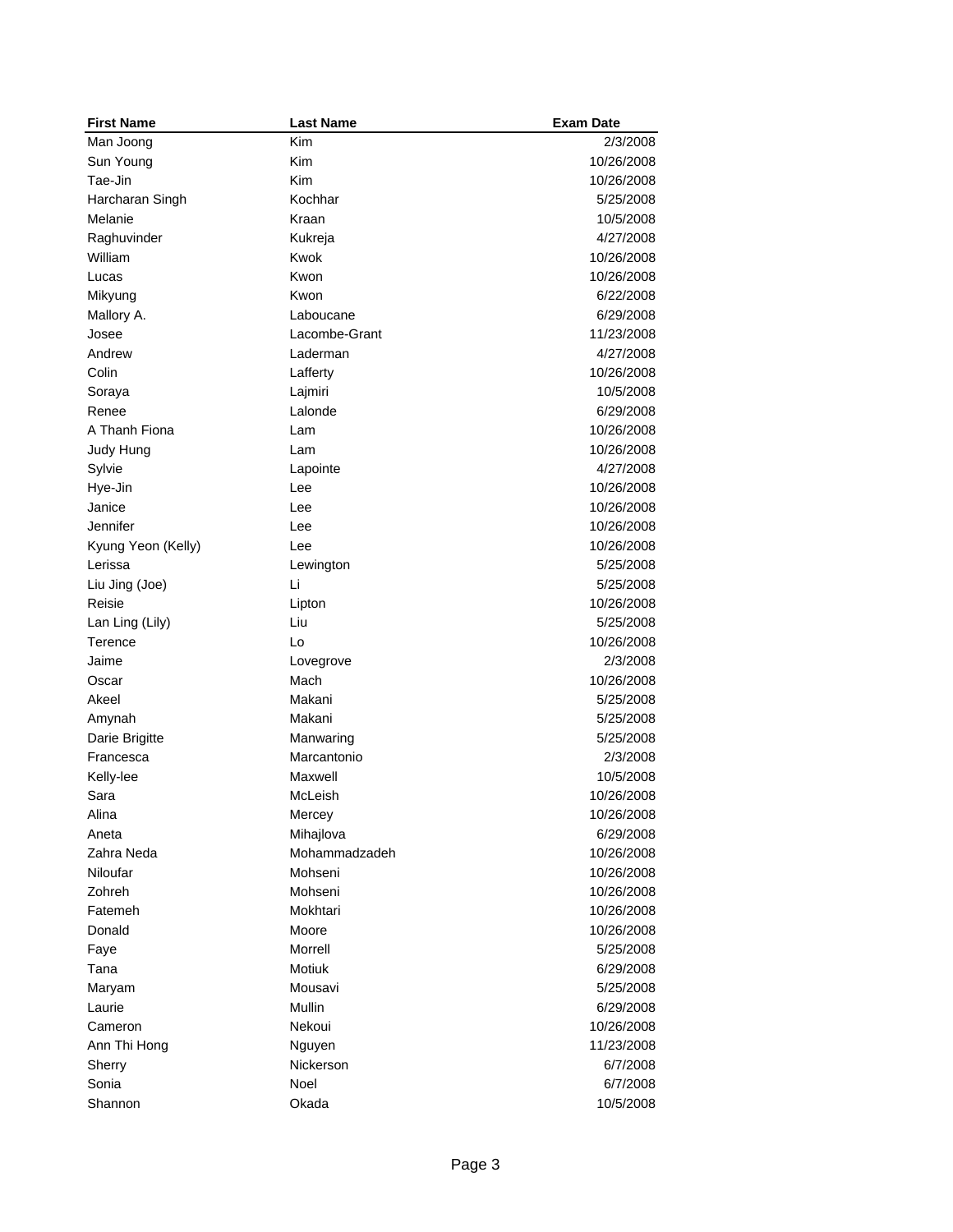| <b>First Name</b> | <b>Last Name</b> | <b>Exam Date</b> |
|-------------------|------------------|------------------|
| Nancy             | O'Neill          | 10/26/2008       |
| Ashley            | Osmack           | 5/25/2008        |
| Faye              | Paquette         | 5/25/2008        |
| Misriya           | Pardhan          | 10/5/2008        |
| Mohamed           | Pardhan          | 5/25/2008        |
| Adam              | Parish           | 4/27/2008        |
| Kristi            | Park             | 10/26/2008       |
| Hirenkumar K.     | Patel            | 5/25/2008        |
| Mehul             | Patel            | 10/26/2008       |
| Casandra          | Payne            | 6/29/2008        |
| Esther            | Pike             | 10/5/2008        |
| Diana             | Prabhu-Das       | 10/26/2008       |
| Lisa              | Pryor            | 6/8/2008         |
| Napinder          | Purba            | 4/27/2008        |
| Shahzad           | Qureshi          | 5/25/2008        |
| Anousheh          | Rahimi           | 10/26/2008       |
| Harpreet K.       | Randhawa         | 11/23/2008       |
| Megan             | Roque            | 4/27/2008        |
| Delana            | Russell          | 10/5/2008        |
| Mona              | Sadeghi          | 5/25/2008        |
| Harpreet          | Sahota           | 10/5/2008        |
| Sandeep Singh     | Sahota           | 5/25/2008        |
| Jaspreet          | Sandhu           | 5/25/2008        |
| Neha              | Sandhu           | 5/25/2008        |
| Camellia          | Sasani           | 5/25/2008        |
| Erin              | Schaub           | 10/26/2008       |
| Braden            | Scully           | 10/26/2008       |
| Robynn            | Scutt            | 5/25/2008        |
| Nadiah            | Sham             | 10/5/2008        |
| Ariel             | Shnaider         | 10/5/2008        |
| Rajbir            | Sidhu            | 10/5/2008        |
| Keo Monirath      | Siek             | 10/5/2008        |
| Lada              | Silva            | 5/25/2008        |
| Darlene           | Singh            | 6/29/2008        |
| Meenawattie       | Singh            | 4/27/2008        |
| Nitin Pal         | Singh            | 4/27/2008        |
| Trina D           | Skaaning         | 6/29/2008        |
| Jackson           | Skilling         | 10/26/2008       |
| Jelena            | Skladova         | 10/26/2008       |
| Elham             | Soleimani        | 10/26/2008       |
| John              | Sorensen         | 6/29/2008        |
| Jeyasiri          | Sritharan        | 10/26/2008       |
| Lois              | Stedel           | 10/5/2008        |
| Kristen           | Steinburg        | 5/25/2008        |
| Susan             | Stepanchuk       | 5/25/2008        |
| Olga              | Stojcevska       | 10/26/2008       |
| Kendra D.         | Straub           | 6/29/2008        |
| Jessie            | Strype           | 10/26/2008       |
| Hou-Ching Dennis  | Su               | 10/26/2008       |
| Asif              | Syed             | 2/3/2008         |
| Kimberly          | Tabor            | 6/22/2008        |